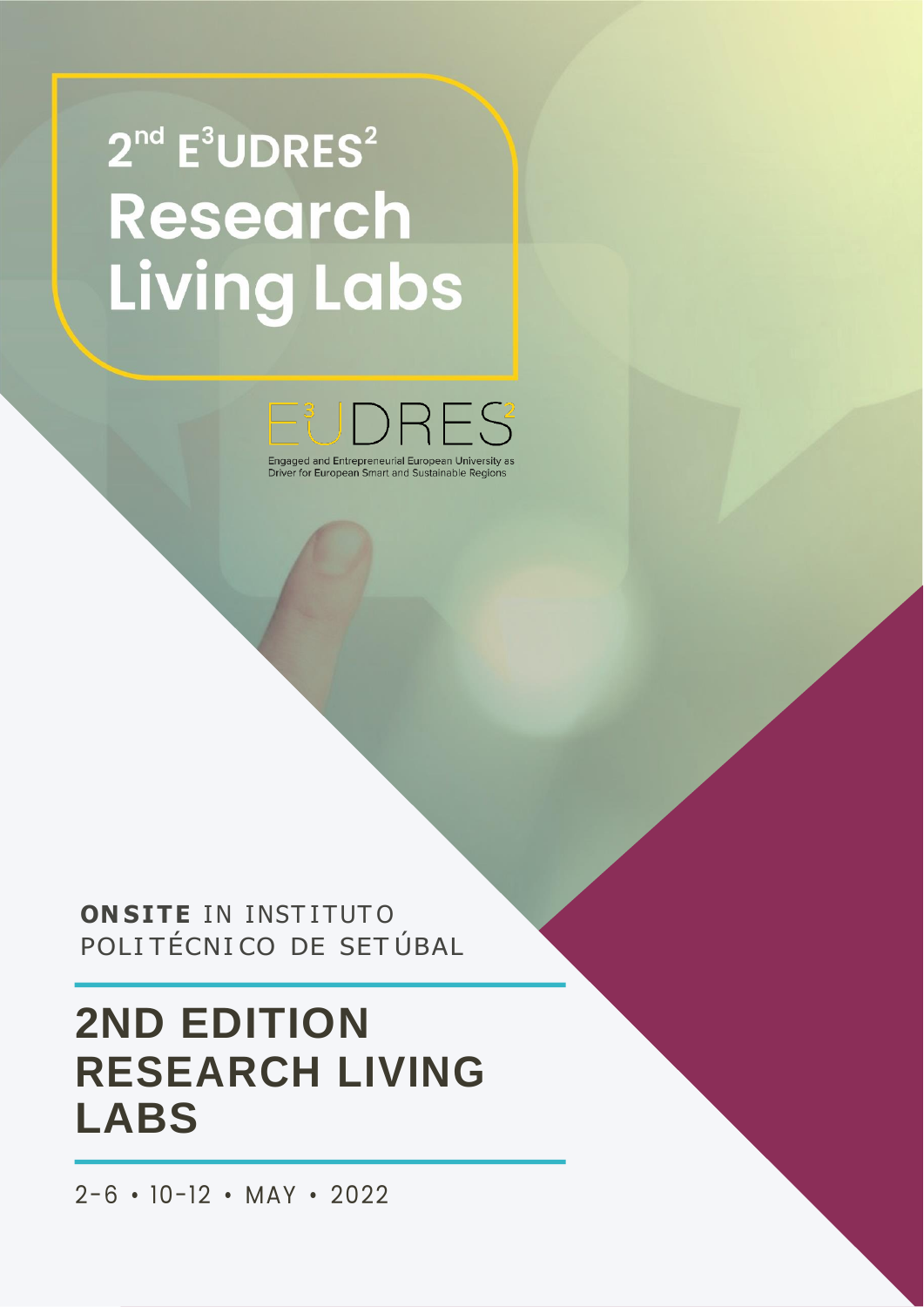

| Open to all community of the 6 alliance<br>tutio<br>₹ii |
|---------------------------------------------------------|

**May** 

**RES** 

#### *First plenary session*

#### **o n M o n d a y , M ay 2 , f r o m 09 : 0 0-1 2 : 3 0 ( W ES T )**

Onsite in Anfiteatro D1.10 - ESCE/IPS or through this link [to Teams.](https://teams.microsoft.com/l/meetup-join/19%3ameeting_YzQ5ODFjZjYtYmNmZS00MjhjLWExM2ItOTIzNzM0NDFjODI0%40thread.v2/0?context=%7b%22Tid%22%3a%22ad28c625-f2ca-4e91-b6d6-18922bc9391c%22%2c%22Oid%22%3a%22ef8dc058-1f31-48dc-805a-0df76a6e92e3%22%7d)

| $09:00 - 09:10$ | <b>Welcome</b> (Ângela Lemos, IPS)                                                        |
|-----------------|-------------------------------------------------------------------------------------------|
| $09:10 - 09:20$ | E <sup>3</sup> UDRES <sup>2</sup> general presentation (Gabriele Permoser,                |
|                 | STPUAS)                                                                                   |
| $09:20 - 10:30$ | <b>WPs presentations</b> (WP leaders, all E <sup>3</sup> UDRES <sup>2</sup> Institutions) |
| $10:30 - 10:40$ | <b>Discussion</b>                                                                         |
| $10:40 - 11:00$ | Coffee break                                                                              |
| $11:00 - 12:00$ | WP4 I-R&D networks presentations, (Networks'                                              |
|                 | coordinators, all E <sup>3</sup> UDRES <sup>2</sup> Institutions)                         |
| $12:00 - 12:20$ | Briefing of WP4 RLLs (WP4 leader and networks'                                            |
|                 | coordinators, all E <sup>3</sup> UDRES <sup>2</sup> Institutions)                         |
| $12:20 - 12:30$ | <b>Discussion</b>                                                                         |
| $12:30 - 14:00$ | Lunch                                                                                     |
|                 |                                                                                           |

#### **May 3**

Open only to the bank of researchers

*Training session: writing competitive Horizon Europe proposals* **(Luís Coelho and Consultant) o n T u e s d a y , May 3 r d , f r o m 09: 3 0 – 11:3 0 (W E S T)**

Onsite in Anfiteatro C1.13 - ESCE/IPS or Online through this link [to Teams.](https://teams.microsoft.com/l/meetup-join/19%3ameeting_ZDEzZmMzYTUtZTgzOS00OWQxLThjZTAtNDlhM2M3NmQ4YzY1%40thread.v2/0?context=%7b%22Tid%22%3a%22ad28c625-f2ca-4e91-b6d6-18922bc9391c%22%2c%22Oid%22%3a%22ef8dc058-1f31-48dc-805a-0df76a6e92e3%22%7d)

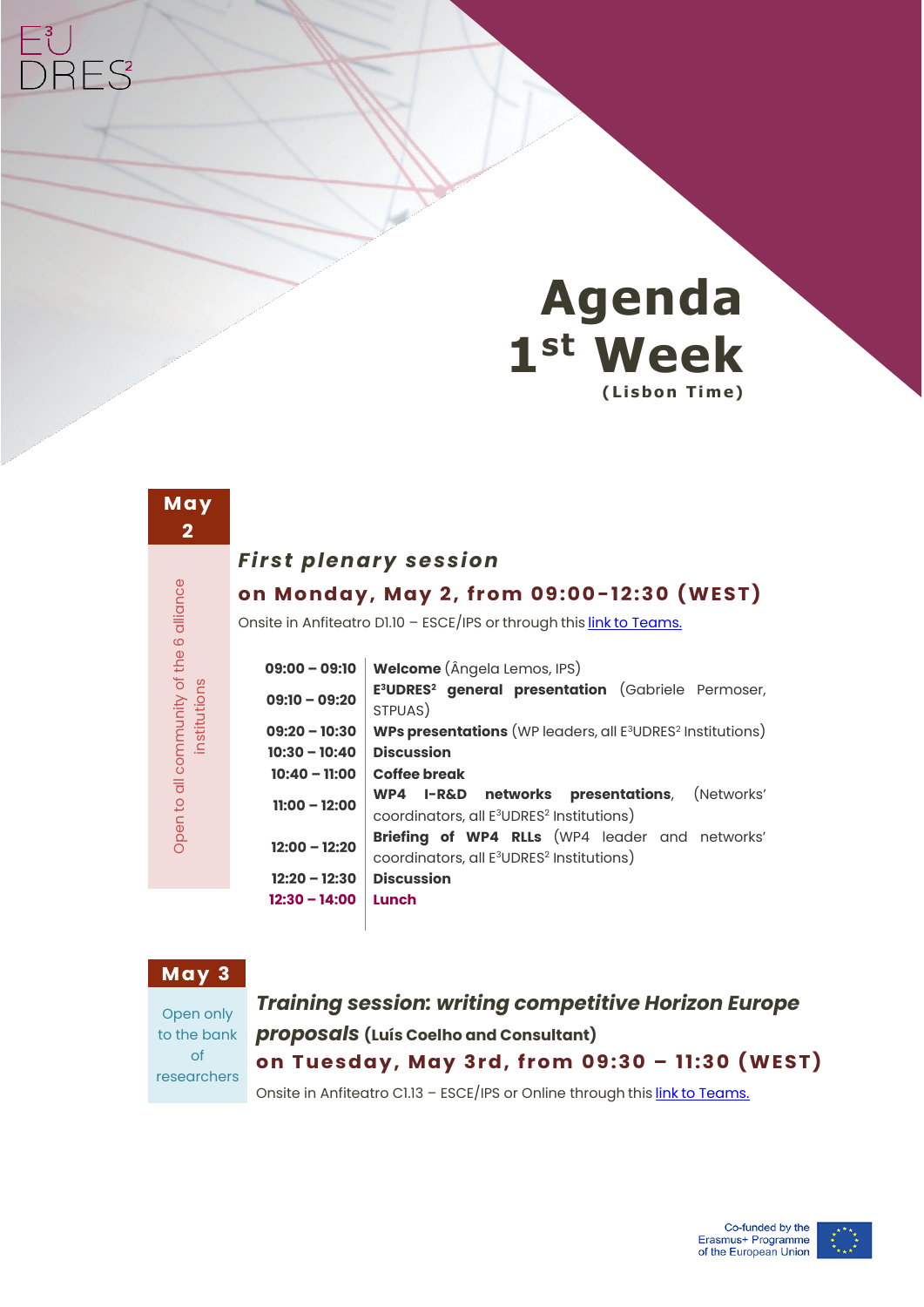#### **May 5**

Open to all community of the 6<br>alliance institutions

Open to all community of the 6 alliance institutions

### *Second plenary session*

#### **on Thursday, May 5, from 9h30-12:10 (WEST)**

Onsite in in Anfiteatro D1.10 - ESCE/IPS or through thi[s link to Teams.](https://teams.microsoft.com/l/meetup-join/19%3ameeting_ZjQxNTdkZGQtOWQ2Mi00OWU5LTg4NjctMzEyZjgwZTZhNDkw%40thread.v2/0?context=%7b%22Tid%22%3a%22ad28c625-f2ca-4e91-b6d6-18922bc9391c%22%2c%22Oid%22%3a%22ef8dc058-1f31-48dc-805a-0df76a6e92e3%22%7d)

| $09:30 - 10:30$ | <b>Presentations by 1st and 2<sup>nd</sup> generation groups</b> (Networks'<br>coordinators, all E <sup>3</sup> UDRES <sup>2</sup> Institutions)<br>Internal Projects' Living Labs activities (Networks' coordinators,<br>all $E^3UDRES^2$ Institutions) |  |  |
|-----------------|----------------------------------------------------------------------------------------------------------------------------------------------------------------------------------------------------------------------------------------------------------|--|--|
| $10:30 - 11:00$ |                                                                                                                                                                                                                                                          |  |  |
| $11:00 - 11:20$ | Coffee break                                                                                                                                                                                                                                             |  |  |
| $11:20 - 11:50$ | WP4 presentation: main conclusions and next steps                                                                                                                                                                                                        |  |  |
| $11:50 - 12:00$ | <b>General discussion</b>                                                                                                                                                                                                                                |  |  |
| $12:00 - 12:10$ | Event closure                                                                                                                                                                                                                                            |  |  |
| $12:10 - 14:00$ | Lunch                                                                                                                                                                                                                                                    |  |  |
|                 |                                                                                                                                                                                                                                                          |  |  |

*closed session*

**14:00 – 17:00 Visit to Portuguese Stakeholders** 

#### **May 6**

Open to all community of the 6 alliance institutions

# *II Seminar of Circular Economy in Setúbal region*  **on Friday, May 6, at 14h30 (WEST)**

Onsite on EST Barreiro/IPS or online through this [link to Teams.](https://teams.microsoft.com/l/meetup-join/19%3ameeting_ZWExMTE5NTEtYzlmMS00YjNjLWI4NjctMGEwYTZmOTlhNzU5%40thread.v2/0?context=%7b%22Tid%22%3a%22ad28c625-f2ca-4e91-b6d6-18922bc9391c%22%2c%22Oid%22%3a%22ef8dc058-1f31-48dc-805a-0df76a6e92e3%22%7d)

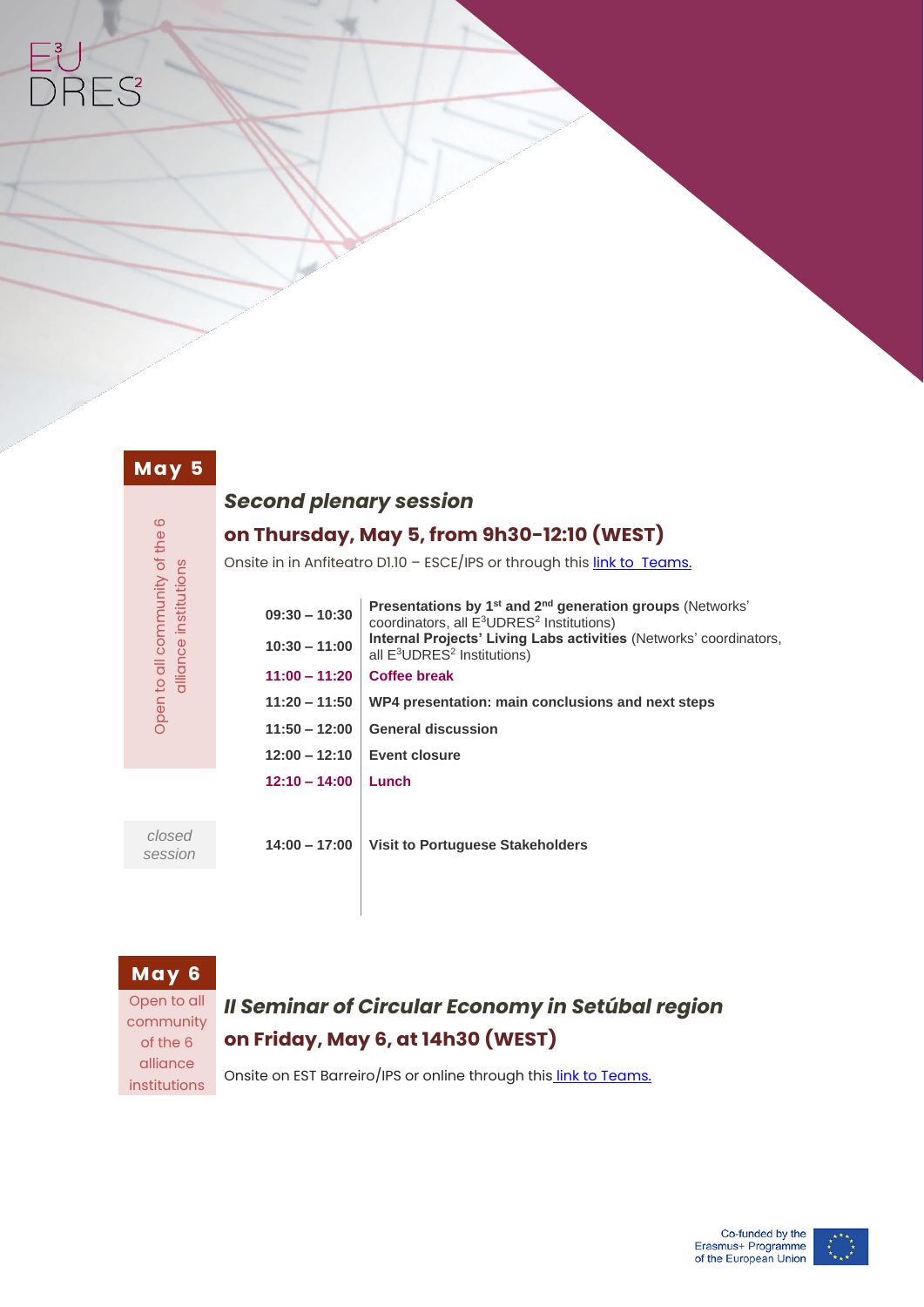



#### **May 1 0**

Open only to the banks of researchers and stakeholders

### *Stakeholders' Market (Circular Economy network)\** **on Tuesday, May 10, from 14h00-16h00 (CEST)**

Online through this **link to Teams.** 

Open only to the banks of researchers and stakeholders *Stakeholders' Market (Well-Being and Ageing network)\** **on Tuesday, May 10, from 14h00-16h00 (CEST)**

Online through this **link to Teams.** 

Open only to the banks of researchers and stakeholders *Stakeholders' Market (Human Contribution to Artificial Intelligence network)\** **on Tuesday, May 10, from 14h00-16h00 (CEST)** Online through this **link to Teams.**